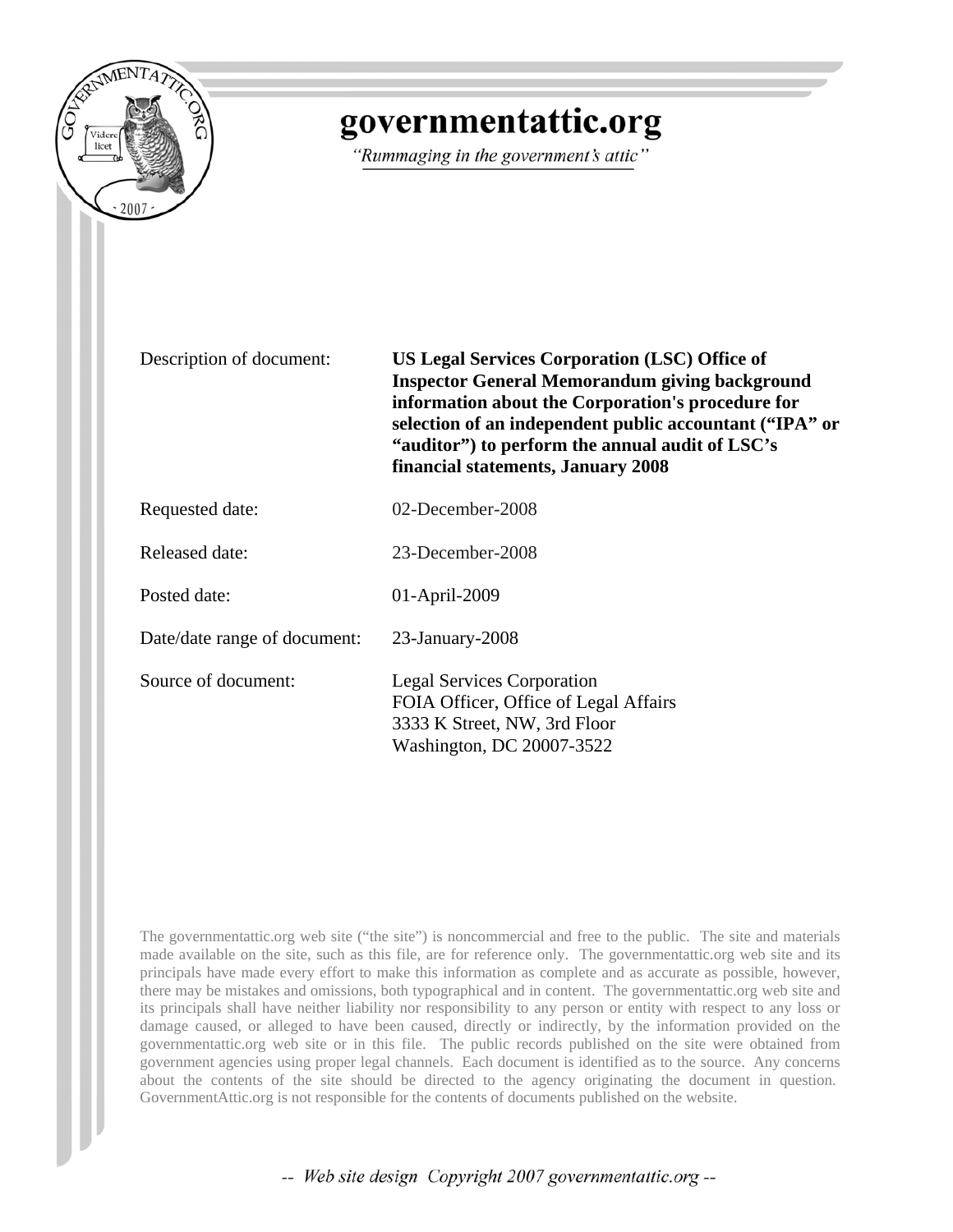

**Legal Services Corporation Office of Inspector General** 

**Inspector General**  Jeffrey E. Schanz

December 23, 2008

This is in response to your Freedom of Information Act (FOIA) request, received in this office on December 2, 2008, for a document containing a "historical and legal analysis of LSC's process for selecting an auditor to perform the annual corporate audit."

The document responsive to your request (which is enclosed) consists of six pages, which are being released in full.

If you are dissatisfied with this response you may appeal, within 90 days of your receipt of this letter, to:

> Jeffrey E. Schanz, Inspector General Legal Services Corporation 3333 K St., N.W., 3rd Floor Washington, DC 20007

Both the envelope and the letter must be clearly marked "Freedom of Information Act Appeal."

Respectfully,

Thomas P. Hester, Jr. Associate Counsel Office of Inspector general Legal Services Corporation

3333 K Street, NW 3rd Floor Washington, DC 20007-3522 Phone 202.295.1500 Fax 202.337.6616 www.oig.lsc.gov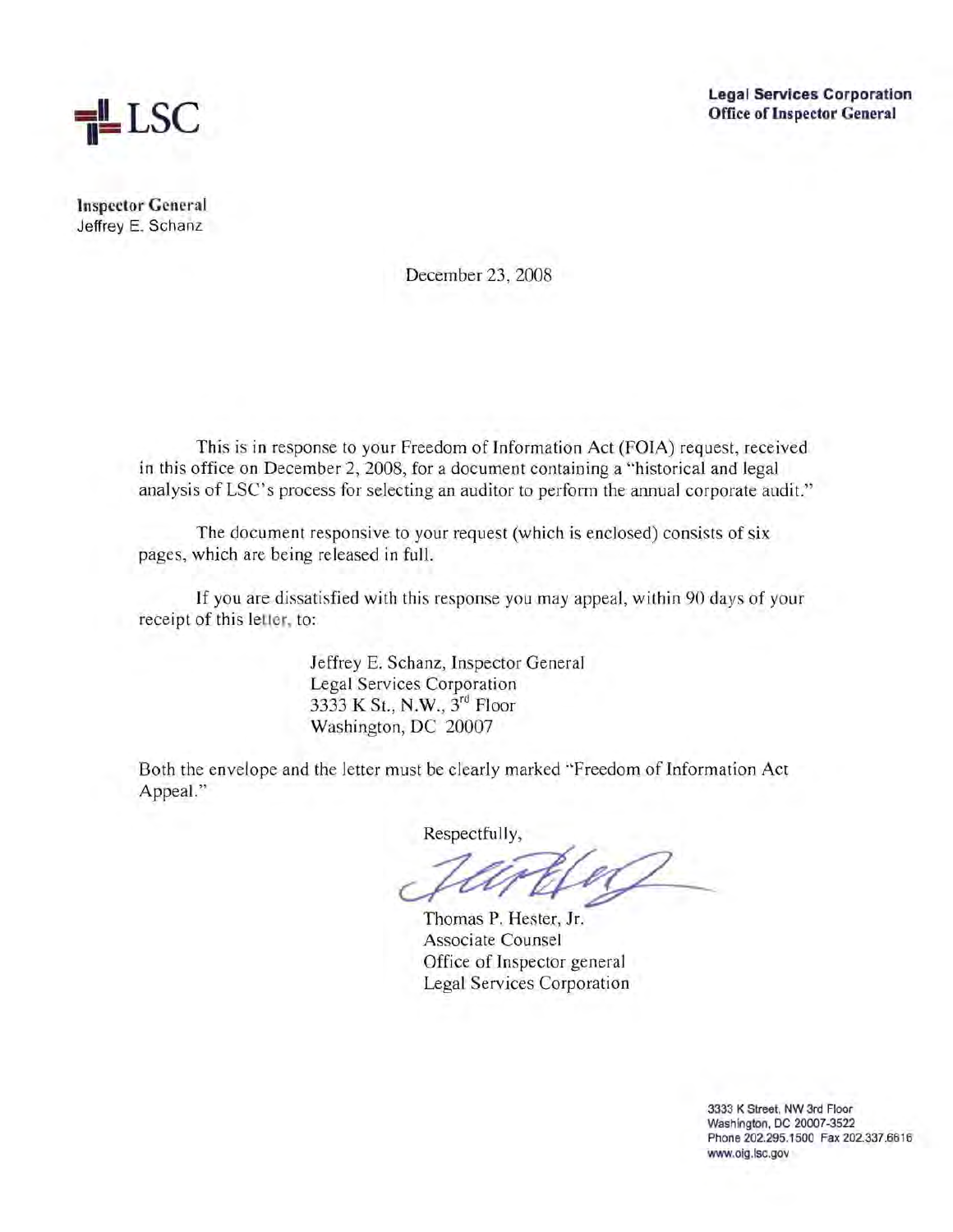

#### OFFICE OF INSPECTOR GENERAL

## MEMORANDUM

| TO:             | Ronald Merryman<br><b>Acting Inspector General</b>          |
|-----------------|-------------------------------------------------------------|
| <b>THROUGH:</b> | Laurie Tarantowicz<br><b>Assistant IG and Legal Counsel</b> |
| <b>FROM:</b>    | <b>Tom Hester</b><br><b>Associate Counsel</b>               |
| DATE:           | <b>January 23, 2008</b>                                     |
| <b>SUBJECT:</b> | <b>Selection of Corporate Auditor</b>                       |

OIG has prepared this memorandum in response to the Board's request for background information about the Corporation's procedure for selection of an independent public accountant ("IPA" or "auditor") to perform the annual audit of LSC's financial statements.

## A. Auditor Selection at LSC

Section  $1009(a)(1)$  of the Legal Services Corporation Act, 42 U.S.C. § 2996 *et seq.* ("LSC Act"), requires the Corporation's accounts to be audited annually by an IPA. The audit is to be conducted in accordance with generally accepted auditing standards, and the resulting audit report is to be filed with the Government Accountability Office (formerly the General Accounting Office). *See id.* at §  $1009(a)(1)$ , (3). The LSC Act does not, however, specify who is to conduct the audit, or select and oversee the auditor.

Prior to 1992, the LSC Inspector General had no role in the selection or oversight of the IPA who performed the Corporation's annual audit. Instead, the Board selected an IPA from a list of best-qualified applicants developed by the LSC Comptroller. *See* 7/8/92 Memorandum from Victor Fortuno to Board of Directors. In March 1992, however, the Inspector General suggested to the Board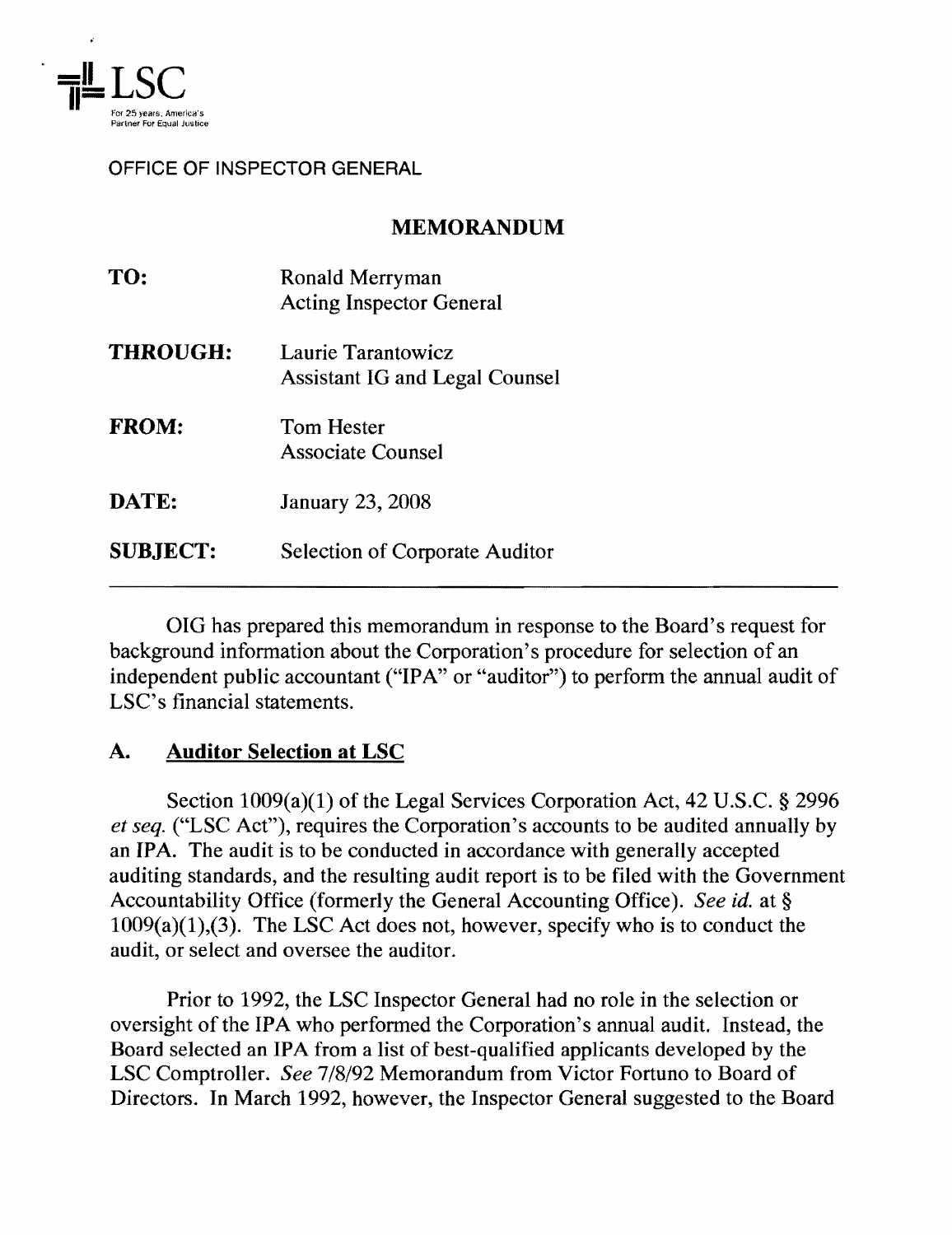that the Inspector General Act contemplated an "active role for the OIG in the annual audit of the Corporation." OIG Semiannual Report, April 1, 1992 to September 30, 1992, at 5. Ultimately, "with the assistance and cooperation of LSC's Office of General Counsel and the Comptroller, the Inspector General demonstrated to the Board members that both the law and fiscal responsibility favored acceptance of an OIG role in the audit process." *[d. See also* 3/27/92 Letter from Edouard Quatrevaux to Howard Dana ("No matter how hard the Comptroller may try, the audit firm sees him as LSC's representative in the engagement process, the primary point of contact on audit issues, and as the source of their revenue. This is not to say that the audit was compromised in any way, but rather that it is poor policy for the auditee to appear to the auditor as the principal client representative.")

As a result, in September 1992 the LSC Board adopted a resolution (the "1992 Resolution") formalizing a new procedure for selection and oversight of the auditor. Under the new procedure, OIG was to issue a request for proposals for an audit and evaluate the responses from "both cost and technical perspectives." 9/26/02 Resolution at 1. OIG was then to present the best-qualified bidders to the Board's Audit and Appropriations Committee, which, in tum, would select the auditor. Subsequently, OIG was to provide guidance to the audit firm "through the contract and through participation in development of the engagement letter." Id. In addition, OIG was charged with "solicit[ing] the concerns of the Audit and Appropriations Committee, and incorporate[ing] those concerns in developing areas of audit interest." *Id.* Finally, OIG was to receive copies of all reports concerning audit and accounting issues the auditors encounter in the course of the audit; attend the Board meetings at which the audit's results were presented; and track management's progress in resolving any issues that the audit had brought to light. *See id.* at 2.

The Corporation did not long adhere to this procedure, however. By the mid-to-Iate 1990s, OIG had assumed sole responsibility for selecting the auditor. (Indeed, the Board no longer has an Audit and Appropriations Committee. *See*  Transcript of 3/17/95 Board Meeting (resolution passed changing name of Audit and Appropriations Committee to Finance Committee)).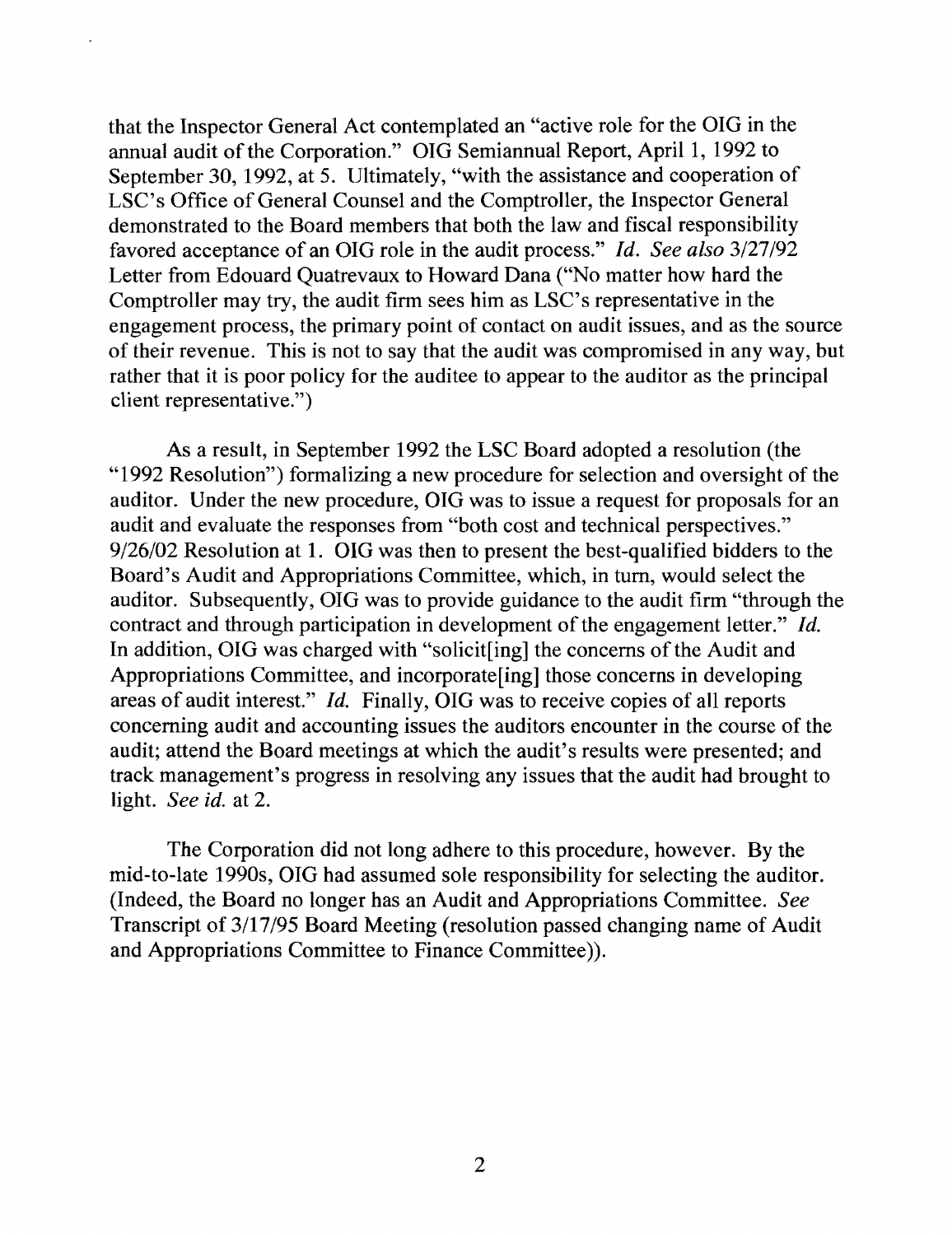### **B. Statutory and Regulatory Background**

Although the reasons for and precise timing of the shift of full responsibility to OIG for selection of the auditor are unclear, LSC's current practice is nevertheless in accord with the procedure statutorily required of virtually all entities which have a federal Inspector General.

At the time of the 1992 Resolution, Inspectors General were statutorily required to perform audits at only a limited number of federal entities. Under the Chief Financial Officers Act of 1990, 101 P.L. 576, 104 Stat. 2838, *codified at 31*  U.S.C. § 901 *et seq.* ("CFO Act"), certain federal agencies were required to prepare annual financial statements, which were to be audited by the agency Inspectors General, or by an independent external auditor "as determined by the Inspector[s] General." *Id.* at § 304(a). Covered agencies which did not have an Inspector General were to be audited by an independent external auditor "as determined by the head of the agency."  $Id$ <sup>1</sup> In addition, the CFO Act amended the Government Corporation Control Act to vest Inspectors General at government corporations with the responsibility for auditing corporate financial statements. *See* 31 U.S.C. § 9105(a)(l) ("The financial statements of Government corporations shall be audited by the Inspector General of the corporation appointed under the Inspector General Act of 1978 [5 U.S.C. App.], or under other Federal law, or by an independent external auditor, as determined by the Inspector General or, if there is no Inspector General, by the head of the corporation." $)$ .<sup>2</sup>

<sup>&</sup>lt;sup>1</sup> As it happens, the second clause of Section  $304(a)$  was inoperative, as all agencies subject to the CFO Act had Inspectors General at the time of the law's enactment. *See id.* at § 205(a)(Act applies to all cabinet agencies; the Environmental Protection Agency; the National Aeronautical and Space Administration; Agency for International Development; the Federal Emergency Management Agency; the General Services Administration; the National Science Foundation; the Nuclear Regulatory Commission; the Office of Personnel Management; and the Small Business Administration). (As of 2002, FEMA is no longer independently subject to the CFO Act, but has been incorporated into the Department of Homeland Security, which itself is subject to the Act. See § 1701 of the Homeland Security Act of 2002, Pub. L. 107-296.)

<sup>&</sup>lt;sup>2</sup> Although the Tennessee Valley Authority (TVA) is subject to the GCCA, a subsequentlyenacted provision in the TVA Act directs the TV A Board's Audit Committee, in consultation with the TVA Inspector General, to recommend an external auditor to the TVA Board. *See*  Section 2(g)(1 ) (I)(i) of the TVA Act, 48 Stat. 58-59, codified at 16 U.S.c. § 831 *et seq. See generally Hellon* & *A ssocs.* , *Inc. v. Phoenix Resort Corp.,* 958 *F.2d* 295,297 *(9th Cir. 1992)*  ("[I]n case of an irreconcilable inconsistency between [statutes] the later and more specific statute usually controls the earlier and more general one").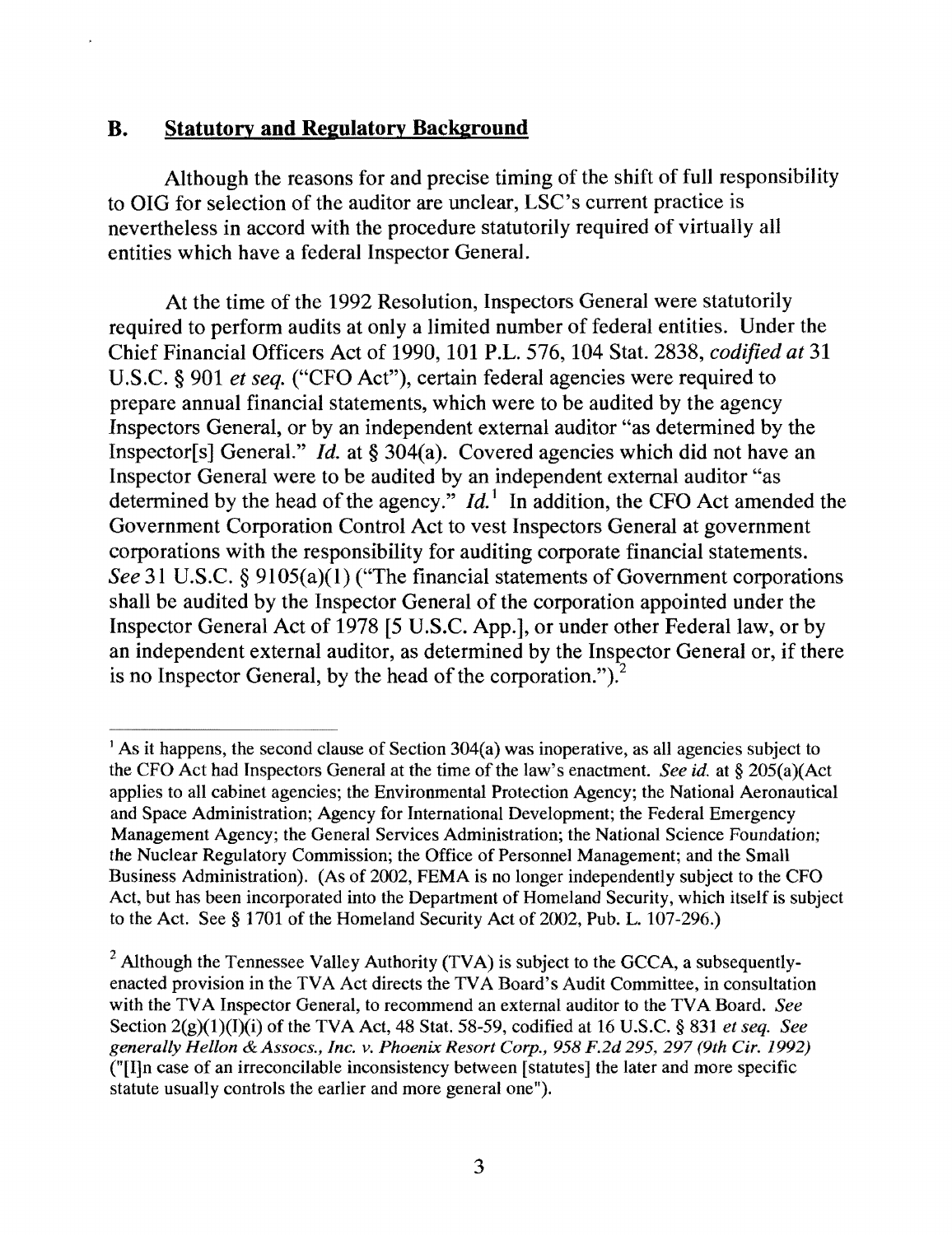Since the 1992 Resolution, however, Congress has passed a number of statutes imposing the CFO Act's audit requirements on federal entities not covered by the CFO Act itself. For example, the Government Management Reform Act of 1994 ("GMRA") expands the audit requirements of the CFO Act by requiring certain components of agencies designated by OMB to prepare annual audits. *See*  Pub. L. 103-356; OMB Bulletin No. 06-03, Appendix B (Aug. 23, 2006). Similarly, the Accountability of Tax Dollars Act of 2002 ("ATDA") requires all executive agencies not covered by the CFO Act to submit annual audited financial statements to Congress and the Office of Management and Budget. *See* Pub. L. 107-289; 31 U.S.C. § 3515(1)(1). *See also* 2 U.S.C. § 1903 (requiring Chief Administrative Office of Capitol Police to prepare annual financial statements, which are to be "audited by the Inspector General of the Capitol Police or by an independent public accountant, as determined by the Inspector General"); 7 U.S.C. § 2009aa-10(c) (requiring Inspector General of Department of Agriculture to perform annual audit of Delta Regional Authority); 7 U.S.C. § 136a-1(k)(5) (requiring EPA IG to perform annual audit of pesticide reregistration fund administered by agency).

In August 2006, moreover, OMB promulgated standards that apply to statutorily-required audits of all executive departments, agencies, and government corporations. *See* OMB Bulletin No. 06-03 (Aug. 23, 2006) ("Bulletin 06-03"). Under Bulletin 06-03, audits of the 24 CFO Act agencies are to be performed by agency OIGs, or by independent public accountants "as determined by the OIG." Bulletin 06-3, § 4.1. Audits of executive branch entities subject to the ATDA and the GCCA are likewise to be performed by the OIG, or by an IPA determined by the OIG. *See id.*  $\frac{6}{5}$  4.2.<sup>3</sup> These procedures are in accord with longstanding OMB policy that audit and investigative functions should, as a general rule, be carried out by agency OIGs. *See* OMB Memorandum for Head of Designated Federal Entities, Inspectors General of Designated Federal Entities, M-93-01 (Nov. 13, 1992), at  $8<sup>4</sup>$ 

There is not a great deal of legislative history indicating why Inspectors General have been vested with the responsibility for administering audits of

 $3$  If such an entity lacks an OIG, the audit is to be performed by an IPA as determined by management. *See id.* In addition, under the GMRA, the Comptroller General may, following consultation with the agency DIG, perform an audit himself. *See id.* §4.3.

<sup>&</sup>lt;sup>4</sup> Although OMB has designated the Corporation for Public Broadcasting as an entity subject to the ATDA, *see* 12/6/02 Memorandum for Heads of Selected Agencies, at 2, the CPB Inspector General plays only an advisory role in selection of the corporate auditor.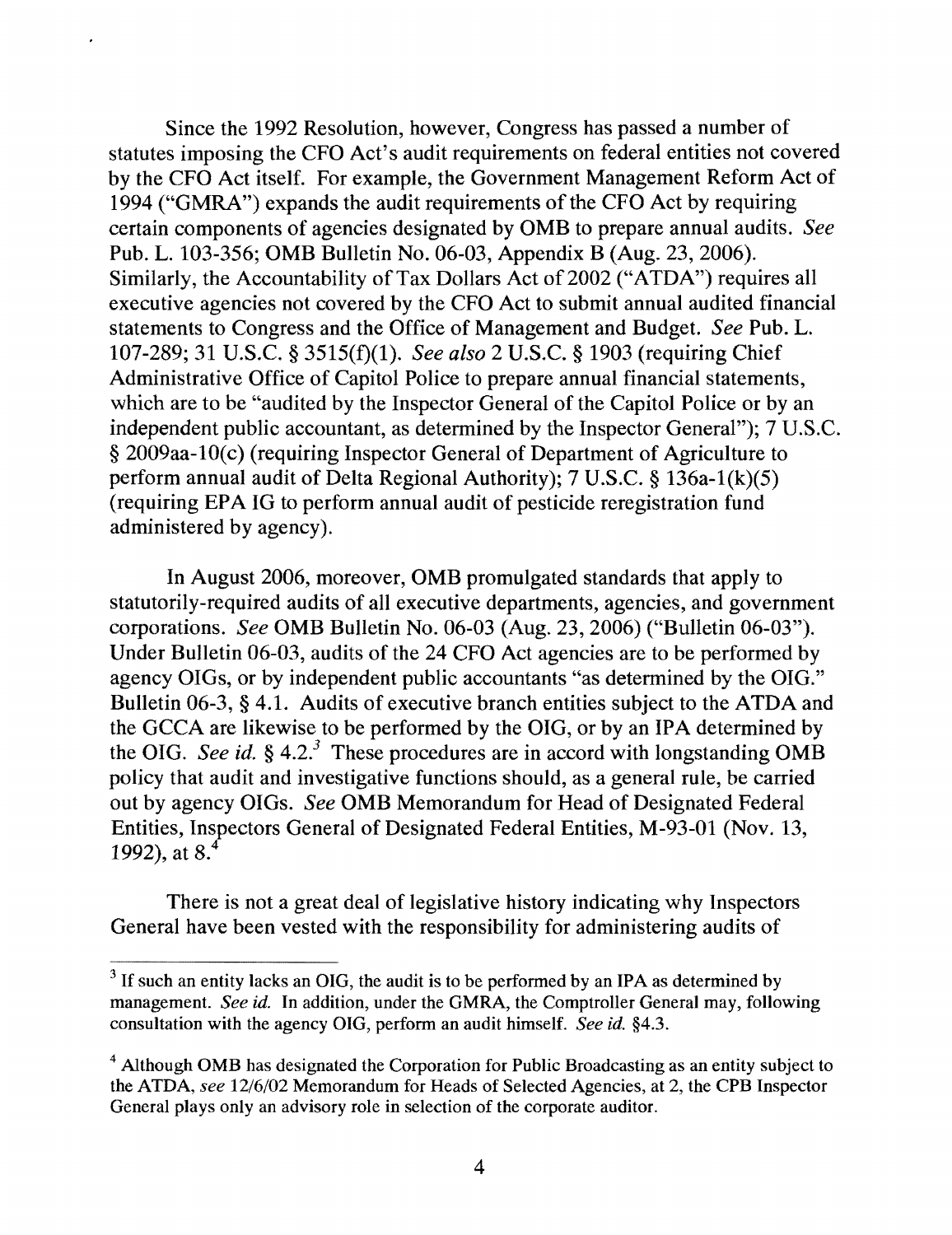agencies and government corporations; the House Report on the CFO Act, for example, simply notes that Section 304 of the Act "reaffinns the statutory responsibility of the Inspector General of an agency to determine who shall perfonn the audit." House Report 101-818, at 26. It should not be surprising that Congress vested the Inspectors General with this responsibility, however, as it was Congress' manifest intent in the Inspector General Act of 1978, Pub. L. 95-452, 92 Stat. 1101, to consolidate all non-programmatic audit operations under the Inspectors General. *See* 5 U.S.C. App. 3, § 8E(b) (requiring head of DFE to transfer "offices, units, or other components" with OIG-related functions to OIG); S. Rep. No. 150,  $100^{th}$  Cong.,  $1^{st}$  Sess., at 3 (1987) ("defining "IG 'concept'" as involving "the consolidation of an agency's audit and investigative functions and resources under a single high-level official reporting directly to the agency head").

The IG Act's legislative history indicates the decision to consolidate audit functions under the IGs was prompted by the same "inability or unwillingness [on the part of federal managers] to establish effective internal audit," H.R. Rep. 771, *reprinted in U.S. Code Cong. & Admin. News 3154, 3167, that later animated the* CFO Act and other, related statutes, *see generally* 31 U.S.C. § 501(b)(3) (purpose of CFO Act is to "[p ]rovide for the production of complete, reliable, timely and consistent financial information for use by the executive branch of the Government and the Congress in the financing, management, and evaluation of Federal programs"). This consolidation was conceived on a broad and comprehensive scale, and was intended to "provide for more independence for audit and investigative operations and [thereby] achieve more efficient and effective operations." H. Rep. No. 771, 100<sup>th</sup> Cong., 2d Sess., at 5. *See also* IG Act §  $4(a)(1)(IG is "to provide policy direction for and ... superwise... and coordinate"$ audits" of designated entity's programs and operations); *id.* at (b)(1)(C) (IGs are required to "take appropriate steps to ensure that any work perfonned by non-Federal auditors complies with the standards established by the Comptroller General [for audits of federal establishments]." As the Senate Report on the 1988 IG Act amendments noted, "[w]ithout independence, and the appearance of independence, much of the audit function's credibility is lost." S. Rep. 100-150, at  $8-9.$ <sup>3</sup>

*<sup>5</sup> See generally* Government Auditing Standards 3.03, p. 27-28 ("In all matters relating to the audit work, the audit organization and the individual auditor, whether government or public, should be free both in fact *and appearance* from personal, external, and organizational impairments to independence.") (emphasis supplied); Association of Independent Certified Public Accountants Statement on Auditing Standards 220.07 (2006) ("To emphasize independence from management, may corporations follow the practice of having the independent auditor appointed by the board of directors or elected by the stockholders.").